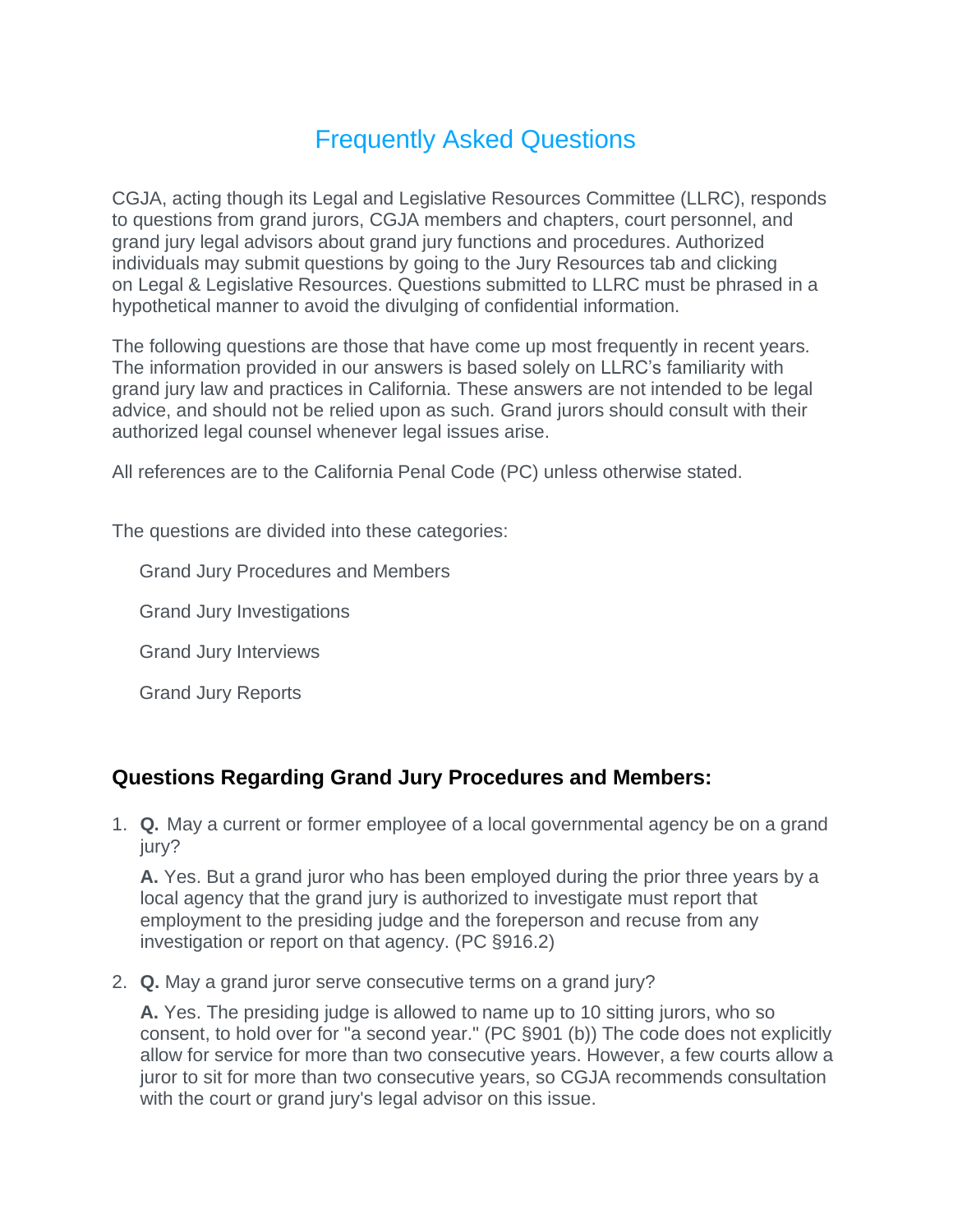3. **Q**. May a sworn-in alternate juror participate in grand jury proceedings, such as sitting in on interviews, before being impaneled?

**A.** No. Alternates cannot participate in any way in grand jury proceedings. They are not members of the grand jury until impaneled. Allowing an alternate to sit in on an interview would violate the rules of confidentiality that prohibit the disclosure of evidence to non-jurors. (PC §924.1)

4. **Q**. Are grand jurors entitled to compensation for their service and reimbursement for expenses they might incur?

**A.** Yes. Grand jurors are entitled to \$15 per diem for the meetings they attend and reimbursement for mileage at the rate paid to county employees, unless higher rates are authorized by county ordinance. (PC §890 and §890.1) Jurors are also entitled to reimbursement for authorized expenses in accordance with the rules established by their individual county.

5. **Q.** May a grand jury continue to function if its membership falls below the number of jurors that were originally impaneled?

**A.** Yes, as long as the number of jurors does not fall below that needed for a supermajority vote. In most counties, the supermajority is 12 (of a 19-member jury). However, in Los Angeles county, it is 14 of 23, and in some counties with a population under 20,000, it is 8 of 11.

6. **Q.** Does a grand jury have to follow the prior grand jury's procedures manual?

**A.** No. Each grand jury must adopt its own rules of procedure. (PC §916) However, rather than draft a new set of rules, it is more practical for a grand jury to initially adopt and follow an existing procedures manual and then make whatever amendments the sitting grand jury deems necessary.

7. **Q.** What is a quorum for a meeting of the full grand jury? Can a grand jury meeting take place with less than a quorum present?

**A.** A quorum is the number of jurors who must be present at a meeting to conduct business. The Penal Code does not prescribe a quorum for the grand jury, but section 916 requires a supermajority vote of the entire jury (see FAQ #5) to take "public actions" (see FAQ #20), and many grand juries have adopted a rule establishing the number of jurors needed for a supermajority vote as their quorum. The panel may assemble without a supermajority being present, but would be unable to take public actions on behalf of the grand jury.

8. **Q.** Can a grand juror who will be absent from a meeting vote by proxy?

**A.** No. A proxy gives a person's right to vote to another person. Allowing for proxy voting is not addressed in the Penal Code, but CGJA believes it is not appropriate. The grand jury is a deliberative body, and each member is expected to take part in deliberations. Because the absent juror would not be able to hear and take part in deliberations leading up to the vote, a proxy vote should not be allowed.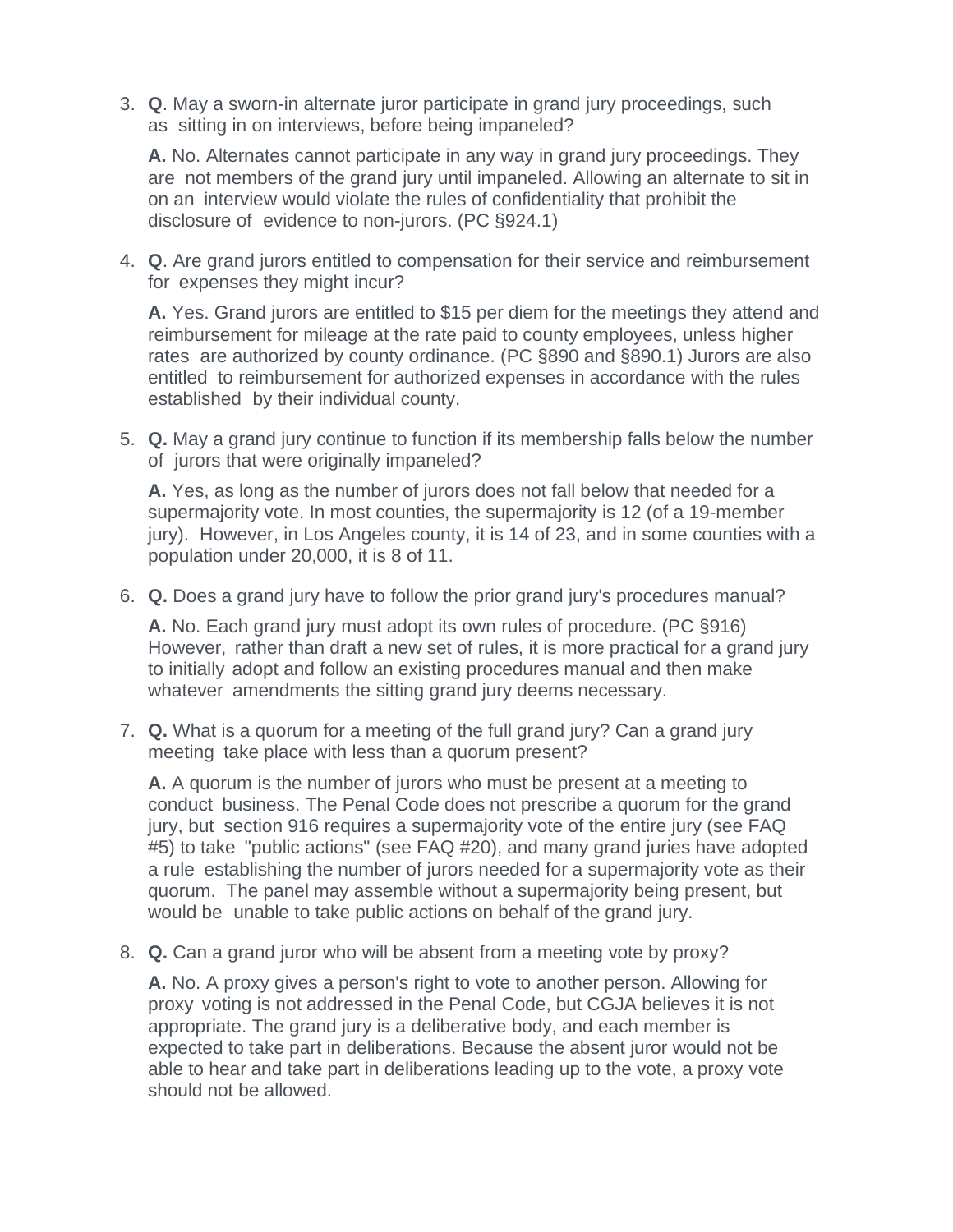9. **Q.** May a grand jury conduct telephonic or videoconference meetings?

**A.**Yes, conditionally. While a meeting in person is better, there are times when weather or other impediments can prohibit one or more jurors from attending a meeting in person. There is nothing in the Penal Code that would prohibit a grand jury from conducting a meeting electronically or by using a conference phone. Assuming the grand jury's procedures manual permits, meetings may be conducted in this manner. However, all of the jurors must be able to hear all of the other participants during the meeting and have the ability to contribute to the discussion.

10. **Q.** May a grand jury use email among its members and still maintain confidentiality?

**A.** Yes. CGJA believes that by keeping any confidential material in passwordprotected attachments and not in the body of the email message, adequate protection of confidentiality can be maintained. It is up to each grand jury to decide whether and how to use email and document the practice in its rules (its procedures manual). The assistance of the county's information technology staff may be sought if necessary.

11.**Q.** May sitting grand jurors be involved in political campaign activities?

**A.** While grand jurors do not lose their rights as citizens to engage in the political process, they should not link their status as grand jurors to any political endorsements or imply that their position has something to do with information they received during confidential grand jury proceedings. Many grand jurors refrain from taking public stances on local political candidates or ballot measures during their term of service to avoid conflicts of interest or potential allegations of bias.

12.**Q.** Under what circumstances must grand jurors recuse themselves from participating in an investigation, report writing, or voting?

**A.** Grand jurors who have been employed during the prior three years by a local government agency must recuse themselves from the investigation of their employing agency, under Penal Code section 916.2. (See FAQ #1) In addition, the Political Reform Act, which prohibits government officials and employees from having financial conflicts of interest, applies to grand jurors and can require their recusal from all aspects of a grand jury investigation and report. Grand jurors must also recuse themselves in situations involving other types of real or perceived conflicts of interest or bias.

13.**Q.** May a recused grand juror be interviewed as part of the investigation?

**A.** No. A recusal must be complete. The recused juror cannot discuss the topic with any other juror, be interviewed on the topic, or take part in any aspect of the investigation or the writing or editing of the report. The juror may not vote on any motion related to the investigation or report and should leave the room when the investigation or report is being discussed.

14.**Q.** What happens if a grand jury discovers mid-investigation that one of the jurors has a conflict of interest and should have been recused?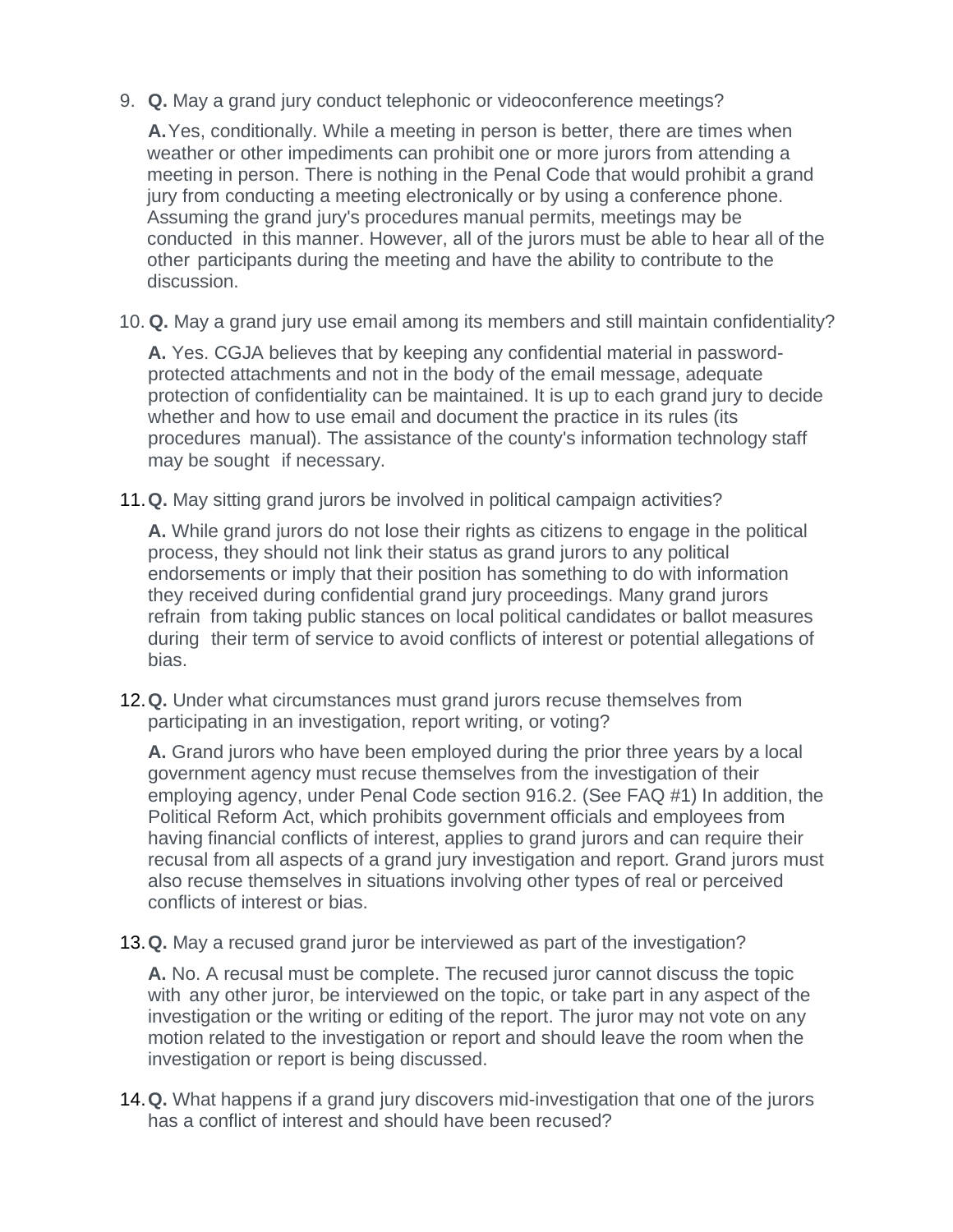**A.** The juror with the conflict of interest should be recused from the rest of the investigation and the writing and editing of the report and should not participate in any deliberations or vote on the matter. In addition, the jury should consult with its legal advisor to determine if the investigation is so tainted by the appearance of impropriety that the jury should terminate its investigation and forward its investigative file to the succeeding grand jury, as allowed under Penal Code section 924.4. (See FAQ #17)

15.**Q**. Can a grand jury vote to remove one or more of its members?

**A.** No. While the grand jury or foreperson can recommend to the superior court the removal of a juror, only the court can take that action.

16.**Q.** Can members of a grand jury be excluded from meetings of a committee of which they are not members?

**A.** There is no authority in the Penal Code for limiting a grand juror's participation based on committee assignment, unless the juror must be recused because of an actual or perceived bias or conflict of interest. Participation is therefore allowed, provided the grand jury has not restricted this right in its procedures manual.

17.**Q.** What should the grand jury do with its confidential records and documents at the end of its term?

**A.** The grand jury, on a supermajority vote, may pass to the succeeding grand jury confidential records, information or evidence related to one or more of the jury's civil investigations. (PC §924.4) This is usually done because the jury did not have time to complete an investigation on that topic. While the Penal Code does not mention records retention or destruction, CGJA recommends that those civil investigative files that are not passed forward be sealed and secured for at least one year or forwarded to the grand jury's legal advisor so they can be available for the court to pass forward on its own directive, or for the legal advisor to defend against a possible defamation lawsuit. All other confidential documents, such as meeting minutes, should be shredded at the end of the term. Confidential documents kept electronically should be erased. Public domain documents may be kept in the grand jury's library for the use by succeeding juries. Grand juries should consult with their legal advisors about document management and should consider adding a document management policy to their procedures manuals.

18.**Q.** Is there a statutory requirement that grand juries keep or store their reports and the responses received in any particular location or for any particular length of time?

**A.** The grand jury must maintain a copy of each report and all the responses it receives for a minimum of five years. (PC §933) Exactly where the reports and responses must be stored is not specified, but CGJA recommends that hard copies be kept in a place readily accessible to the jury for research purposes. They should also be posted on the grand jury's website. CGJA believes that posting the reports and responses on the website for five years meets the requirement of Penal Code section 933. That section also requires the clerk of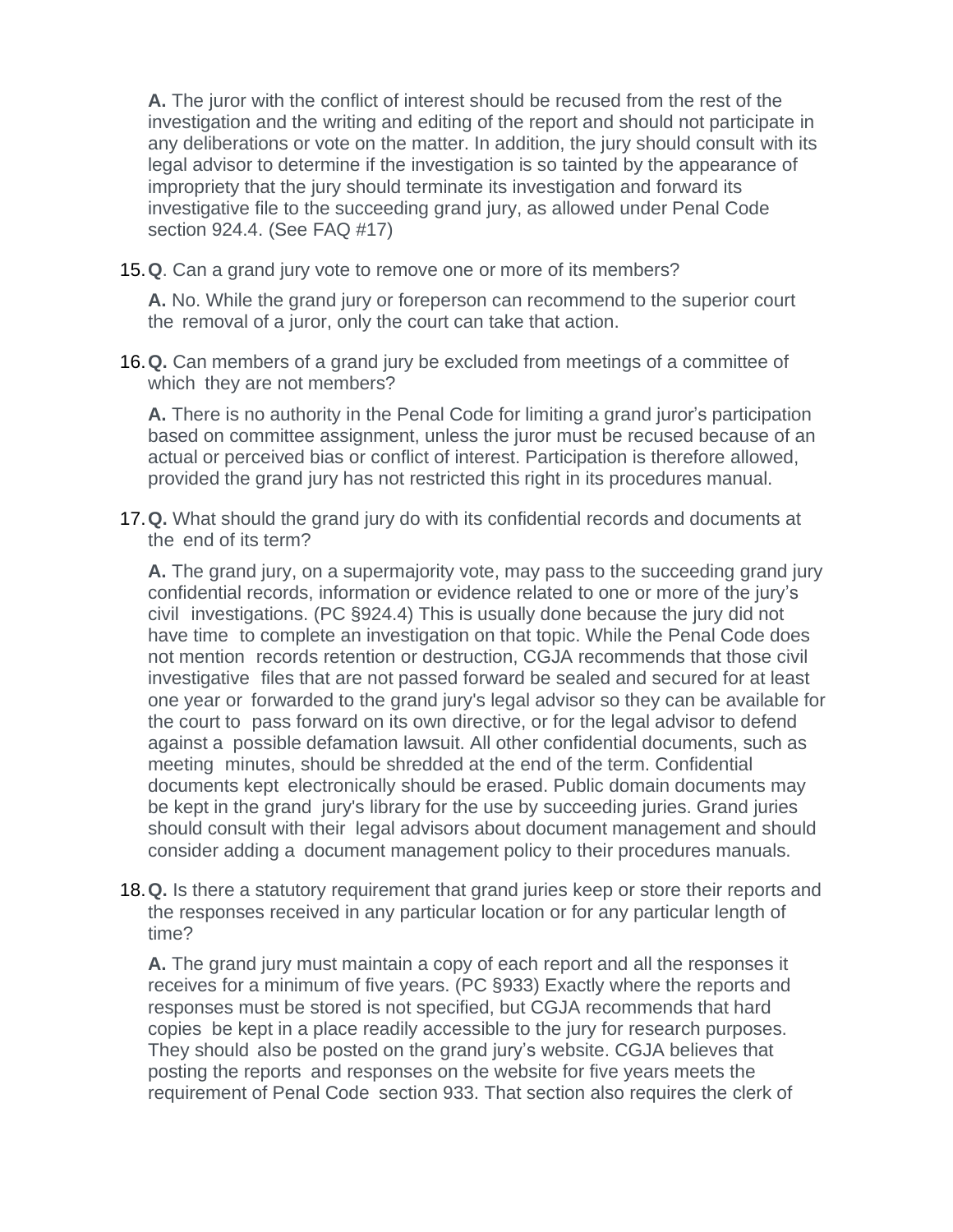the court to forward the reports and responses to the state archivist to be held in perpetuity.

19.**Q.** When does a grand jury's term end?

**A.** The term ends when the successor grand jury is impaneled and sworn, unless it has been sooner discharged by the court. (PC §905.5) The superior court can extend the grand jury's term by not discharging it or impaneling a new grand jury.

## **Questions Regarding Grand Jury Investigations:**

20.**Q.** Is a supermajority vote needed before a committee of the grand jury may conduct an interview or request that an entity provide copies of specific records?

**A.** Yes, unless the entire jury, by a supermajority vote, has already authorized a full investigation. Penal Code section 916 provides that "all public actions" of the grand jury require the concurrence of a supermajority of the panel. CGJA believes that "public action" means any action that would reveal to a member of the public information about a proposed or pending investigation. Conducting an interview or requesting documents would reveal such information and thus requires supermajority authorization. The supermajority can authorize a full investigation, including any interviews or document requests or site visits the committee might decide are needed, or it can limit its authorization to specific interviews or requests and decide later whether to allow a full investigation.

21.**Q.** Is there any required number or type of agencies a grand jury must investigate?

**A.** Yes. A grand jury must investigate and report on at least one county agency or function. (PC §925) In addition, the jury must inquire into the condition and management of the public prisons and local detention facilities in the county, and the willful or corrupt misconduct of any public officer. (PC §919; see FAQ #49) CGJA believes the latter obligation arises only when the jury determines that credible evidence of misconduct exists.

22.**Q**. Are there "statutes of limitations" that relate to the work of a civil grand jury?

**A.** Yes and no. There is an explicit statute of limitations - six years - for bringing an accusation to remove a person from a public office. Beyond that the law does not prohibit the grand jury from investigating events that happened in the past. Most juries focus their watchdog investigations on current or recent events or practices, since the goal of the watchdog function is to improve the operations of local government.

23.**Q.** Is a grand jury required to launch an investigation in connection with every complaint it receives?

**A.** No. Each grand jury has complete discretion in deciding which, if any, request for investigation or complaint to investigate.

24.**Q.** Is it proper for a grand jury to tell a complainant whether it has chosen to investigate or not investigate the complaint?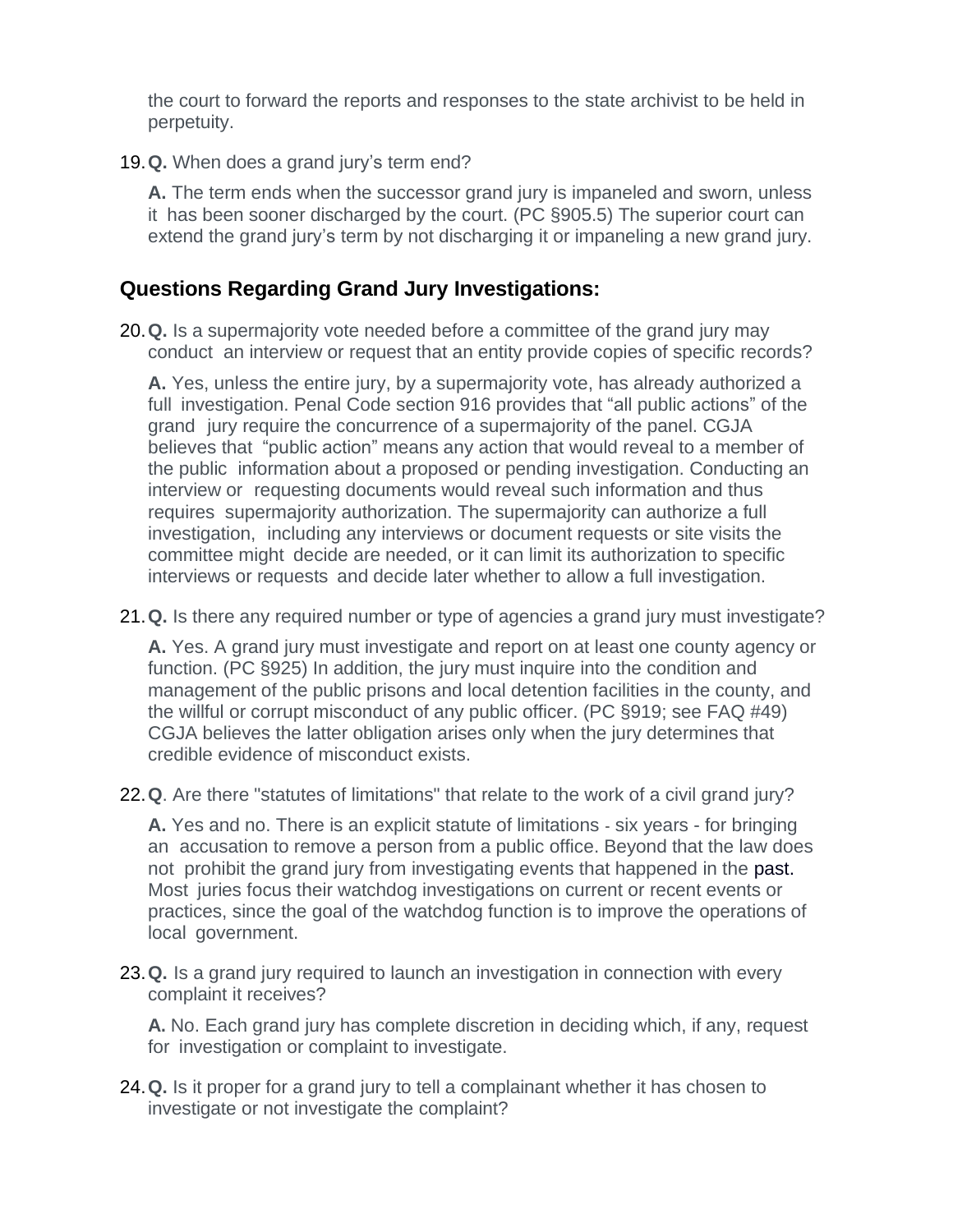**A.** No. Providing this information would reveal the nature, course, scope, or direction of the grand jury's investigation and thus would violate confidentiality requirements. (See *Los Angeles Times v Superior Court* (2003) 114 Cal.App.4th 247) However, CGJA believes that a grand jury may adopt a procedural rule that it may notify complainants on a case-by-case basis when the grand jury does not have the jurisdiction to investigate the complaint (for example, if the complaint is aimed at a federal agency or a private individual).

25.**Q.** Do the laws requiring confidentiality allow jurors to discuss an ongoing investigation with prior grand jurors?

**A.** No. Each grand jury is a legally separate body and must maintain the confidentiality of its proceedings, deliberations, and votes. The Penal Code provides no exception for talking in confidence to former or succeeding grand jurors. Grand jurors may not be questioned about anything they say during grand jury meetings or proceedings (PC §924.3) and revealing such information is a misdemeanor. (PC

§924.1)

26.**Q.** May a grand jury use a written survey to gather evidence?

**A.** The Penal Code does not explicitly prohibit the use of written surveys, but they pose confidentiality risks, as the grand jury has no way to prevent the recipient from sharing the survey with others. In addition, investigating a large number of entities can be very time consuming. The grand jury must verify any information gained from the survey if it is to be included in the report because answers to the survey questions are considered "raw evidence" until verified. In addition, such a survey does not constitute an interview or meeting for the purposes of certain Penal Code provisions. Accordingly, the jury must interview the "subject of the investigation" (the person in charge of the activity under investigation) even if that person responded to a survey. (See PC §933.05(e)) Grand juries should consult their legal advisors before conducting a survey.

27.**Q.** How does a grand jury verify the information it gathers during an investigation?

**A.** CGJA recommends that the grand jury make sure that each statement in its report is supported by as many sources as needed to confirm that the statement is factual. The sources can be any combination of interviews, research, or observations. However, highly reliable federal or state (not local) government data or published reports, as long as they are confirmed as being current, may not need to be verified. For example, the grand jury would not need to verify official federal census information, but should confirm that the census report is current.

28.**Q.** Can a local governmental agency refuse to produce records requested by a grand jury?

**A.** Although the grand jury is allowed "free access … to the examination of all public records within the county" (PC §921), there are exceptions to that access, particularly where the confidentiality requirements of certain records (such as medical or psychiatric records, or attorney/client privileged communications) outweigh the grand jury's investigative function.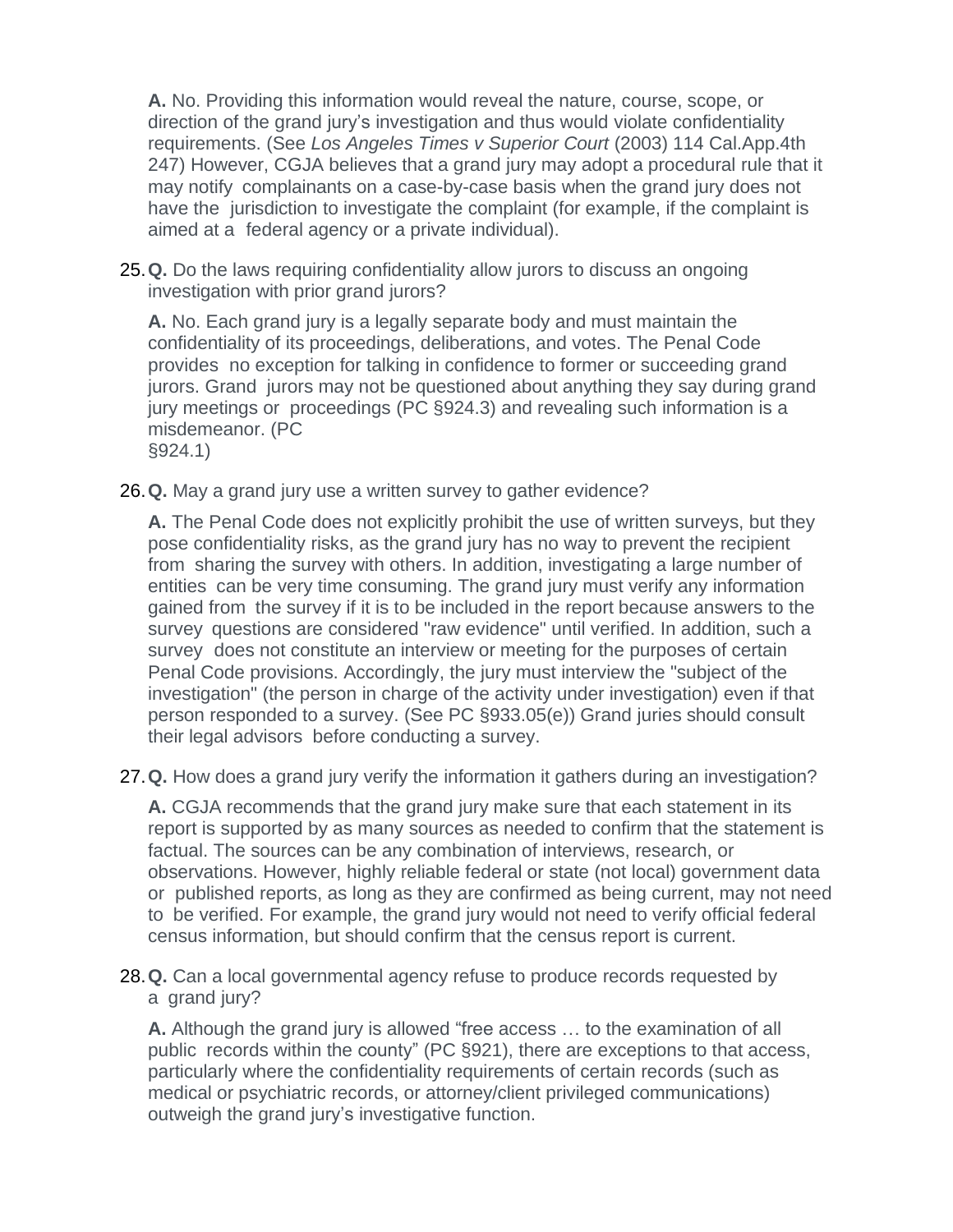29.**Q**. Can a grand jury use the evidence gathered by its predecessor in its investigation and report?

**A.** While the current grand jury is allowed to review any civil investigation files and records a previous grand jury passed forward to it pursuant to Penal Code section 924.4, the current jury can only include in its report the information that it verifies through its own investigation. (PC §939.9)

30.**Q.** Can a grand jury investigate a complaint regarding a criminal matter either before or during the trial, or while an appeal is pending?

**A**. The grand jury does have this power, but CGJA recommends that the jury consult with the district attorney or county counsel before starting the investigation. The grand jury must take care to avoid interfering with a criminal prosecution or the appearance that it is investigating the court (which is a state agency, outside the grand jury's jurisdiction).

31.**Q.** What should a grand jury do if it has a reasonable basis to believe its investigation has uncovered criminal activity?

**A.** CGJA recommends that the grand jury immediately contact the district attorney for assistance in determining how to proceed. No report should be issued until after the matter is discussed with the grand jury's legal advisor.

32.**Q.** Does the grand jury have the authority to review and investigate complaints of prisoners held in a prison or jail within the county?

**A.** Yes. The grand jury is authorized to inquire into the condition or management of any "public prison" within the county. This includes any local detention facility, such as a county or city jail, that holds prisoners over 24 hours. (PC §919, AG Opinion 18-103) However, the grand jury may not investigate how the court conducted a trial or sentenced a prisoner, because the courts and judges are state entities and personnel and are outside the grand jury's jurisdiction.

33.**Q.** Can a grand jury investigate and report on a topic that is the subject of a pending civil lawsuit?

**A**. Yes, but CGJA recommends that the grand jury consult with its legal advisor before starting the investigation. The Penal Code does not prohibit a grand jury from investigating a matter that is being litigated. However, the jury might want to refrain from doing so in order to avoid confusing witnesses, interfering with the attorney/client relationship, or appearing that the jury is "taking sides" in the dispute. If the jury writes a report, it should avoid any comment about the conduct of the court proceedings because the courts and judges are state agencies and officials, and are outside the scope of the grand jury's jurisdiction.

34.**Q.** May a grand jury investigate and comment upon a local entity's policy determinations?

**A.** No. The grand Jury's jurisdiction is limited to the review of an entity's operations and procedures. It may not comment upon the merit, wisdom, or expediency of the entity's policy determinations, which the governing board of the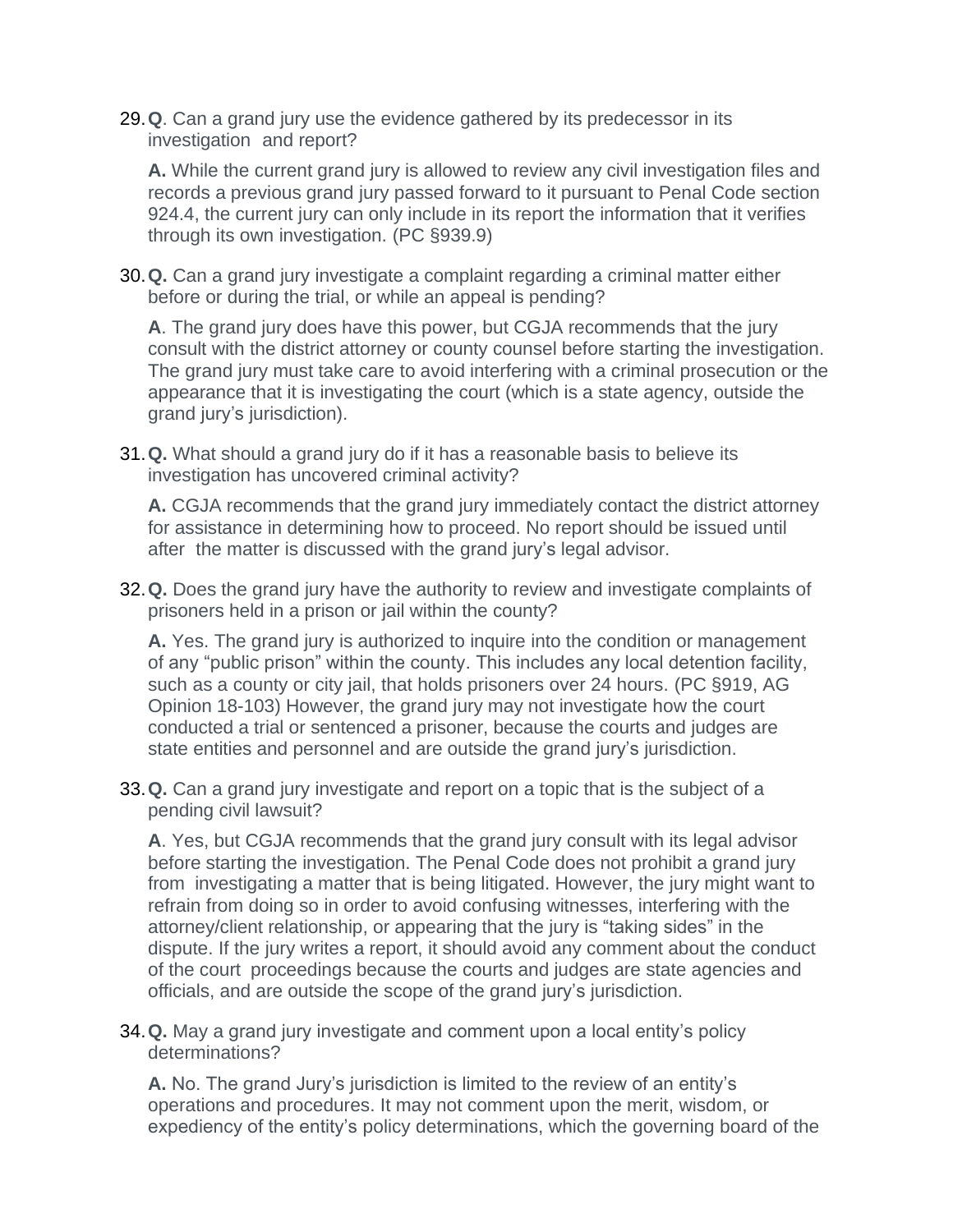entity was elected to make. While it is often difficult to distinguish policy determinations from operations, the easiest way to look at it is that policy determinations are what the entity does (its "big picture" decisions), while operations are how it carries them out on a day-to-day basis. We refer grand juries to their legal advisors for help in understanding this jurisdictional limitation.

35.**Q.** Is a grand jury permitted to investigate charter schools?

**A**. Yes, with an exception. Nearly all charter schools are chartered by a school district or county board of education and are subject to the grand jury's jurisdiction. They may be investigated on the same subjects as non-charter schools, such as administration, financial matters, and compliance with its adopted procedures, but not curriculum, policy choices, or personnel decisions. However, a few charter schools are chartered by the State Board of Education and are not under the grand jury's jurisdiction.

36.**Q.** May a grand jury investigate a nonprofit corporation?

**A.** Yes, but only if the nonprofit corporation was created by or is operating on behalf of a public entity (PC §933.6) and provides a routine public service. These types of nonprofit corporations are rare. If a local governmental agency is providing funding to a nonprofit corporation neither established by it, nor operated on its behalf, a grand jury can only investigate the governmental agency to determine whether it is getting what it expected from the funding. It may not conduct a general investigation into the operation and finances of the nonprofit itself.

#### **Questions Regarding Grand Jury Interviews:**

37.**Q.** Can a local official the grand jury wants to interview require that the jury submit its interview questions to the official in advance?

**A.** No. Submitting interview questions in advance would improperly reveal the nature, scope, or direction of the grand jury's investigation and would thus violate the grand jury's confidentiality obligations. (See *Los Angeles Times v Superior Court* (2003) 114 Cal.App.4<sup>th</sup> 247)

38.**Q.** Can a grand jury go through an intermediary, such as an official's secretary, to set up interviews?

**A.** Yes, but care must be taken not to reveal the topic being investigated or any other confidential information.

39.**Q.** May an interviewee have counsel present while being interviewed by the grand jury?

**A.** No*.* A witness has no right to have counsel present during a grand jury interview. *(Farnow v Superior Court* (1990) 226 Cal.App.3d 481). Only the grand jurors, and, when needed, a court-appointed interpreter may be present during an interview in a watchdog investigation. (PC §939) This is so even if the interviewee has been subpoenaed. However, CGJA believes that the interviewee may take a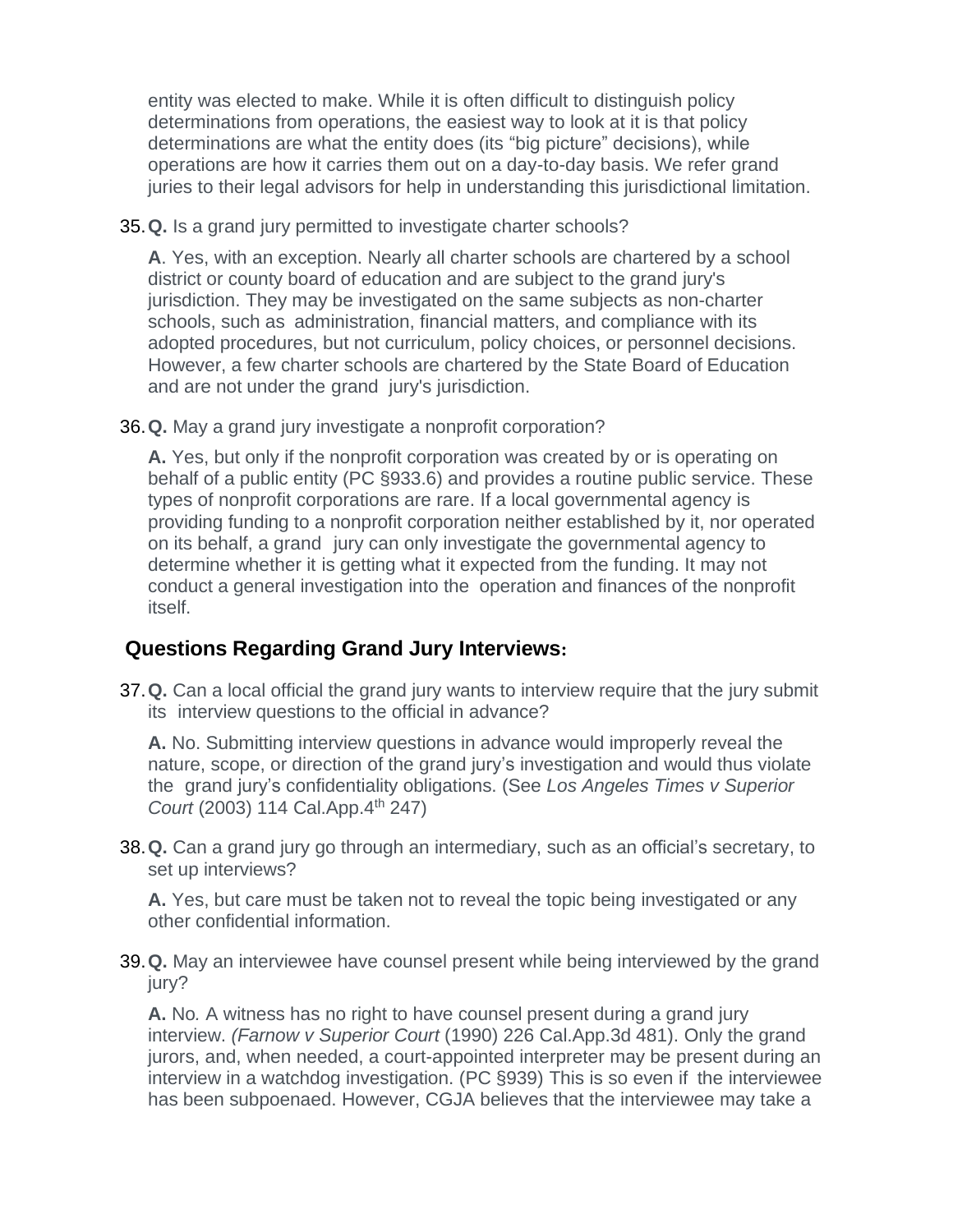recess during the interview to leave the room to consult with counsel (but not to consult with a co-worker or a union representative).

40.**Q.** What is the difference between an admonition and an oath?

**A.** An admonition is a directive to an interviewee that the interviewee not reveal questions asked by the jurors, the interviewee's responses to the questions, or any other matters concerning the investigation that the interviewee learned during the interview. An oath is a promise by a witness or interviewee to tell the truth. Grand juries rarely put interviewees under oath. Any juror can give the admonition. In contrast, only the foreperson, or in the foreperson's absence or disqualification, the pro tempore, may administer an oath. (PC §939.4)

41.**Q.** What should a grand jury do if an interviewee violates the admonition?

**A.** The grand jury should ask its legal advisor to contact the interviewee to reinforce the duty to preserve grand jury secrecy. Although a violation of a properly worded admonition may be punishable as contempt of court, contempt proceedings are rarely filed.

42.**Q.** Is there anyone a grand jury must interview when conducting an investigation?

**A.** Yes, with a very limited exception. The grand jury must "meet with the subject of the investigation regarding the investigation, unless the court … determines that such a meeting would be detrimental." (PC §933.05(e)) CGJA believes that "the subject of the investigation" means the department head or other official or board in charge of the matter under investigation. CGJA suggests that the meeting be conducted as an interview. In some investigations, the jury will meet with more than one "subject," because the jury is investigating more than one department or entity. In addition to the meeting, the grand jury should always conduct an exit interview with the "subject" to ensure the accuracy of the draft report's findings. (See FAQ #47)

43.**Q**. Can a grand jury interview private individuals?

**A.** The grand jury may interview any person who has relevant information about the topic under investigation, including private individuals or persons employed by state or federal agencies.

44.**Q.** What can a grand jury do if a proposed interviewee refuses to attend the interview?

**A.** As a first step, the foreperson can try to determine the reason for the refusal and persuade the person to attend the interview. If the person still refuses to appear, the grand jury could ask its legal advisor to contact the reluctant interviewee. As a last resort, and if the person resides within California, a judge, the district attorney, or a district attorney's investigator may issue a subpoena on the grand jury's behalf, compelling the person to attend the interview as a witness. (PC §939.2)

45.**Q.** Can a grand jury conduct an interview by phone or by using a virtual meeting service?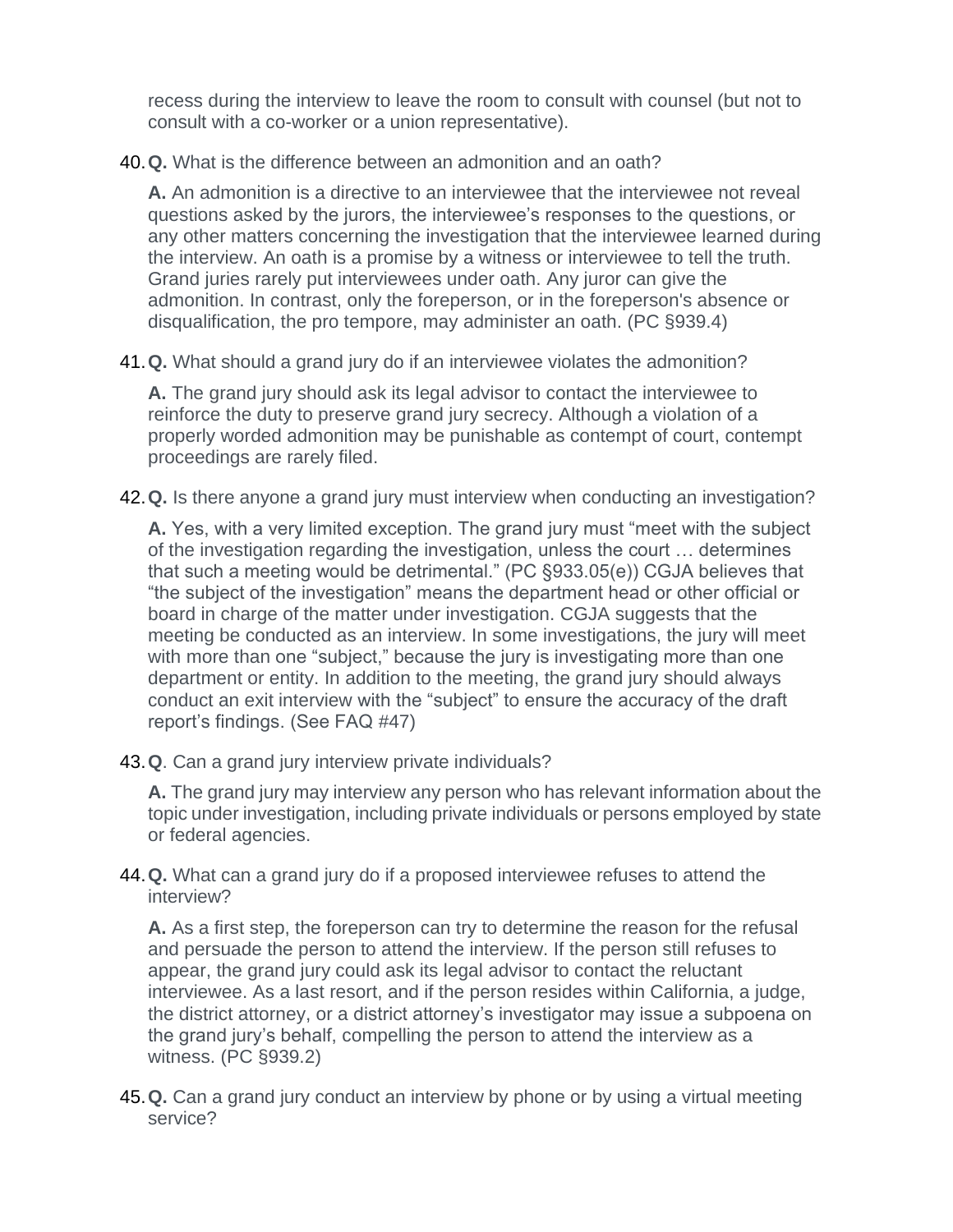**A.** While in-person interviews are always preferable, CGJA believes that a grand jury is not prohibited from conducting an interview by conference call or by using an electronic meeting service. However, care must be taken to confirm that the interview cannot be overheard by others. And there must always be at least two jurors present and able to hear the whole content of the interview. (PC §916) At the beginning of the interview, all the participants must identify themselves and consent to the recording (and anyone joining late must also do so) in order to comply with California's all-party consent wiretapping law. (PC §632)

46.**Q.** May a grand jury record an interview? May the interviewee?

**A.** A grand jury may record an interview, but only with the consent of all participants, including the interviewee. (See FAQ #45). An interviewee has no right to record the interview. The grand jury should refuse to allow an interviewee to record in order to protect grand jury confidentiality.

47.**Q.** Must a grand jury conduct an exit interview?

**A.** Penal Code section 933.05(d) allows a grand jury to meet with a representative of the entity it investigated to read and discuss the findings contained in the final draft of the report. CGJA calls this meeting, which is conducted in an interview format, an "exit interview." While an exit interview is not required by law, CGJA highly recommends it so that the grand jury can confirm that its findings are accurate and up to date.

48.**Q.** How can the grand jury protect a witness?

**A.** In order to encourage candor from witnesses, the grand jury must conceal witnesses' identities from public disclosure. The names or facts that could lead to the identity of a source of information should never appear in a grand jury report. The jury should also interview enough employees or contractors holding similar jobs so that the entity cannot determine who provided the information in question. (See FAQ #53)

### **Questions Regarding Grand Jury Reports:**

49.**Q.** Does the grand jury have to write a report on its county's prisons or jails?

**A.** No. A grand jury is required to "inquire" into the management and condition of "public prisons" in the county (PC §919(b)), including local detention facilities that hold persons over 24 hours, such as a county or city jail. The duty to inquire may be satisfied by a site visit, an interview of the person in charge of the facility, or a review of the most recent report on the facility by the Board of State and Community Corrections. However, the Penal Code does not require the grand jury to write a report about that inquiry. In fact, a report must be based on a full investigation, and not just an inquiry, since all the report's facts must be verified.

50.**Q.** Are members of a grand jury permitted to file a minority report?

**A.** No. The grand jury speaks only as a unified body and must reach its decision to issue a report by a supermajority vote. (PC §916) There can be just one report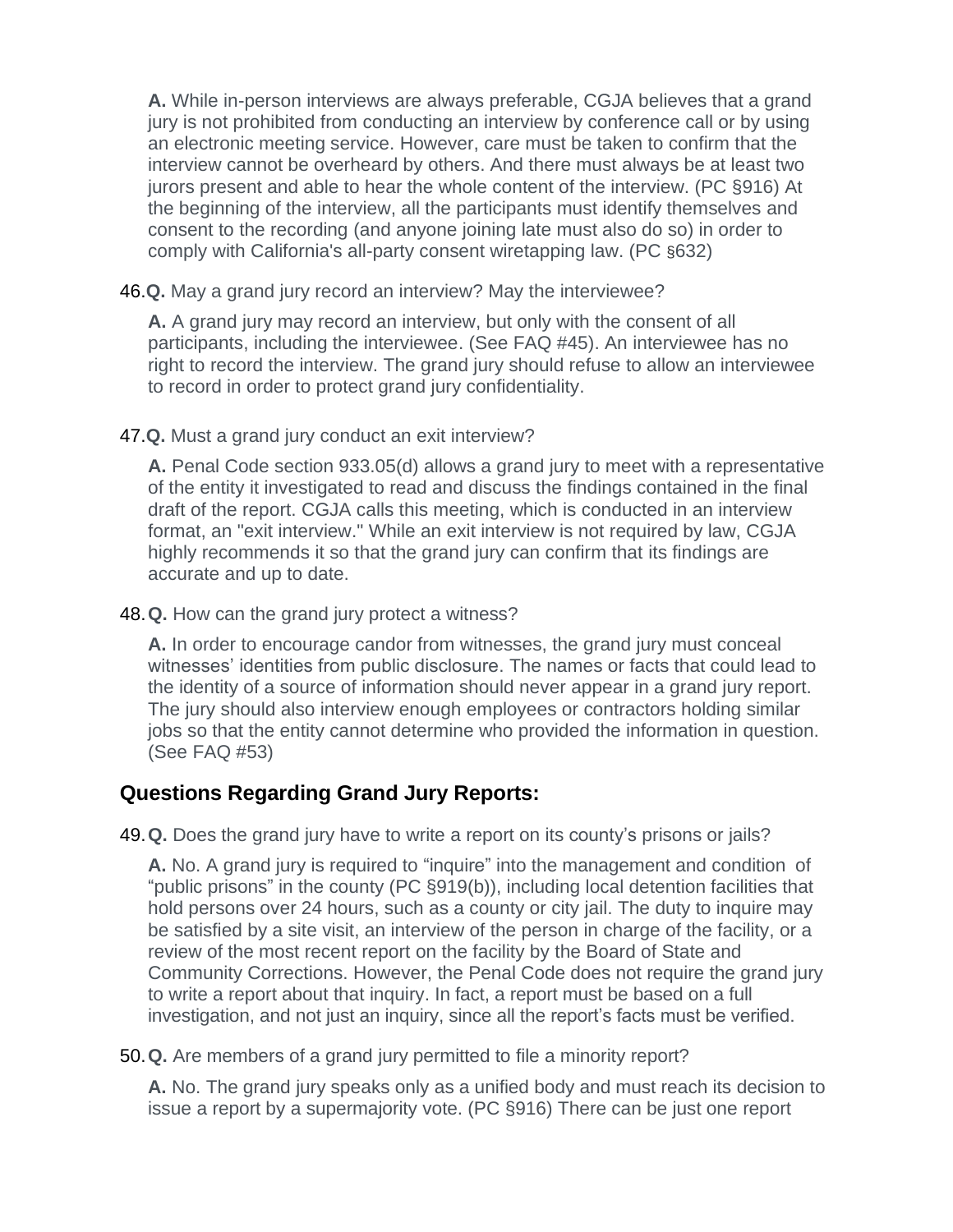from each investigation. (See *Unnamed Minority Members of the 1987-1988 Kern County Grand Jury v Superior Court* (1989) 208 Cal.App.3d 1344)

51.**Q.** May a grand jury include unverified evidentiary material in its report?

**A.** Only with the explicit approval of the presiding or supervising judge. With that approval, a report can discuss or have attached to it unverified evidentiary material (such as transcripts of interviews, counsel's opinion letters, or other "raw evidence"). Even with that approval, the evidentiary material cannot reveal the name or facts that would identify any witness who provided information to the grand jury. (PC §929)

52. **Q.** May a grand jury issue an "informational" report (one without any findings)?

**A.** There is no authority for the grand jury to issue informational reports. The Penal Code requires grand jury reports to contain findings, and if problems are identified in the findings, they must also contain recommendations for corrective action. (PC §933(c)) The role of the grand jury is to determine the facts and issue findings (its analysis of what those facts "mean"), not just to record what evidence the jury uncovered.

53.**Q.** Can a grand jury report reveal the identity of witnesses?

**A**. No. A grand jury report must never reveal, directly or indirectly, the identity of any person who provided information to the grand jury. (*McClatchy Newspapers v. Superior Court* (1988) 44 Cal.3d 1162; PC §929; see FAQ #48)

54.**Q**. Is the grand jury required to have its draft reports reviewed by its legal advisor?

**A.** No. However, CGJA strongly recommends that the grand jury submit early and final drafts of each report to its legal advisor for review (unless the legal advisor is disqualified due to a conflict of interest). Counsel can confirm that the topic is within the jury's jurisdiction, verify the report's references to the law, help the jury avoid claims of defamation, and point out other possible problems with the report.

55. **Q.** Can a grand jury change its report before it is publicly distributed?

**A.** Yes. CGJA believes that one of the reasons for the requirement that the final report be given to the board of or official employed by the investigated entity at least two business days before it is made public (PC §933.05) is to give the board or official an opportunity to point out any errors in the report. The grand jury can pull the report and consider whether to change it, perhaps after extending its investigation. If changes are made to the report, it must be both re-approved by a supermajority vote and re-submitted to the court for approval.

56. **Q.** Is there a "drop dead" date by which a grand jury must submit its final reports to the court?

**A.** Yes. The date is the end of the grand jury's term. The term ends when the jury is discharged by the court or the succeeding jury is impaneled. "Final reports on any appropriate subject may be submitted to the presiding judge of the superior court at any time during the term of service of a grand jury." (PC §933(a)) A grand jury has no power to submit reports after its term ends.